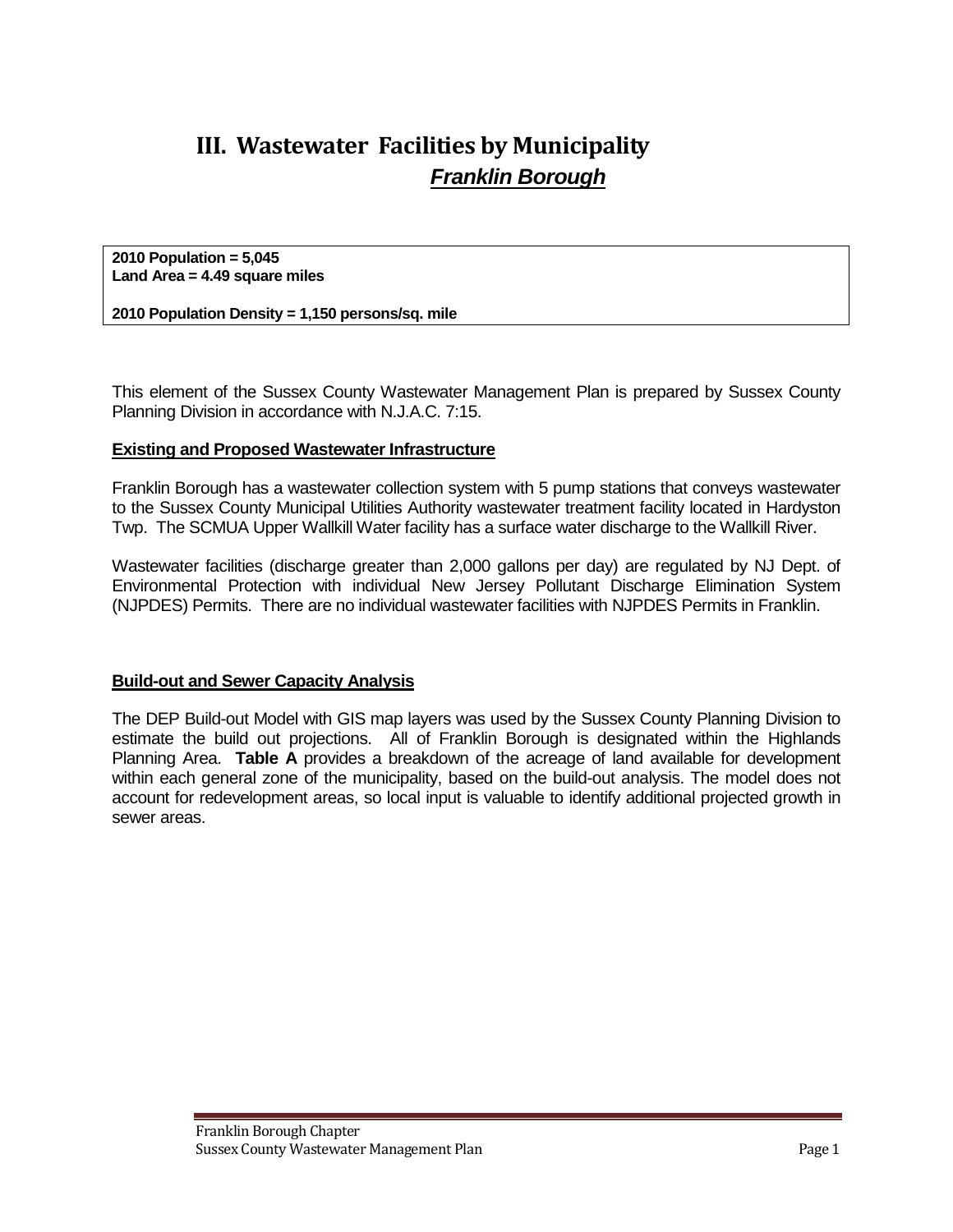| Table A - Additional Development at Build-out, Sewer Service Area |                                    |                                        |                             |                                                      |  |  |  |  |  |  |
|-------------------------------------------------------------------|------------------------------------|----------------------------------------|-----------------------------|------------------------------------------------------|--|--|--|--|--|--|
| Zone                                                              | <b>Developable</b><br>Area (Acres) | Zone<br><b>Density</b><br>(Units/Acre) | # of Units<br>(residential) | <b>FAR and</b><br><b>Square Feet</b><br>(commercial) |  |  |  |  |  |  |
| <b>Hospital Multi-Family</b>                                      | 12                                 |                                        | 111                         |                                                      |  |  |  |  |  |  |
|                                                                   |                                    |                                        | (site plan approval)        |                                                      |  |  |  |  |  |  |
| <b>Mixed Active Adult</b><br>Housing Zone                         | 17                                 |                                        | 265<br>(site plan approval) |                                                      |  |  |  |  |  |  |
| <b>Mobile Home Park</b>                                           | 0.7                                |                                        | 4                           |                                                      |  |  |  |  |  |  |
| Multi-Family                                                      | 9.5                                | 3                                      | 31                          |                                                      |  |  |  |  |  |  |
| Single Family Residential 1<br>acre                               | $\overline{2}$                     |                                        | $\overline{2}$              |                                                      |  |  |  |  |  |  |
| Single Family Residential<br>15,000 Sq Ft                         | 4                                  | 3                                      | 10                          |                                                      |  |  |  |  |  |  |
| <b>Single Family Residential</b><br>3 acre                        | 64                                 |                                        | 23                          |                                                      |  |  |  |  |  |  |
| <b>Single Family Residential</b><br>6,240 Sq Ft                   | $\overline{2.5}$                   | 6                                      | $\overline{11}$             |                                                      |  |  |  |  |  |  |
| <b>Zinc Mine Mixed use</b>                                        |                                    |                                        | 360                         |                                                      |  |  |  |  |  |  |
|                                                                   |                                    |                                        | (estimated)                 |                                                      |  |  |  |  |  |  |
| <b>Highway Commercial</b>                                         | 22                                 |                                        | 40                          | 580,200 sq.ft.                                       |  |  |  |  |  |  |
|                                                                   |                                    |                                        | (site plan approval)        | Based on $FAR = 0.6$                                 |  |  |  |  |  |  |
| Industrial                                                        | 4.4                                |                                        |                             |                                                      |  |  |  |  |  |  |
| <b>TOTAL RESIDENTIAL</b><br><b>UNITS</b>                          |                                    |                                        | 857                         |                                                      |  |  |  |  |  |  |
| <b>TOTAL COMMERCIAL/</b><br><b>INDUSTRIAL SQ.FT.</b>              |                                    |                                        |                             | 580,200 sq.ft.<br>+ Industrial space                 |  |  |  |  |  |  |